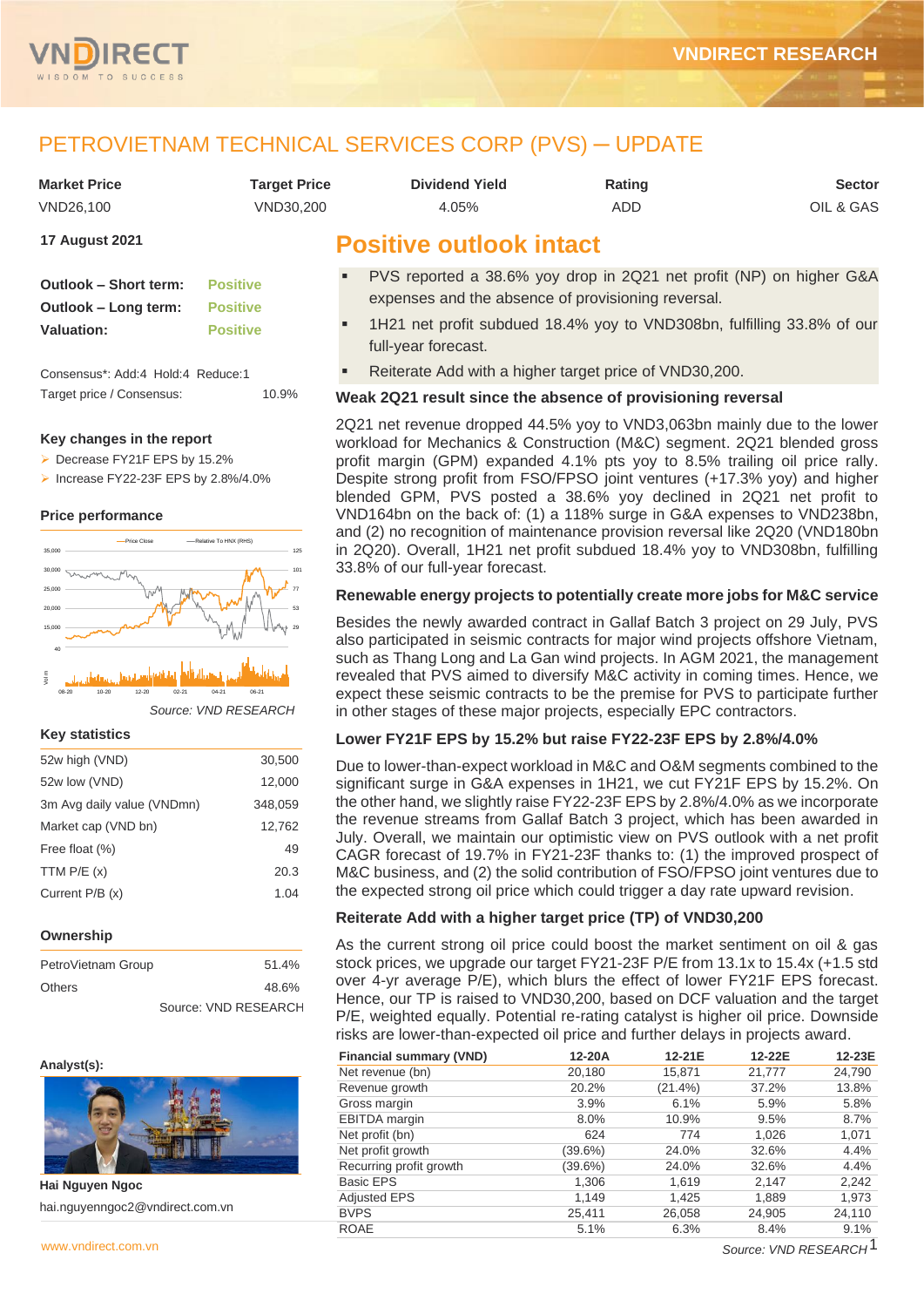

# **POSITIVE OUTLOOK INTACT**

### **Reiterate Add with a higher target price of VND30,200**

While lower FY21F by 15.2% to reflect lower-than-expect results in 1H21, we upgrade our target FY21-23F P/E from 13.1x to 15.4x (+1.5 std over 4-yr P/E average) as we believe the current strong oil price could boost the market sentiment on oil & gas stock prices. Hence, we reiterate our Add rating for PVS stock with a higher TP of VND30,200 (+11.4% from previous report), based on DCF valuation and the target FY21-23F P/E of 15.4x, weighted equally.

For long-term, we maintain our optimistic view on PVS outlook on the back of (1) oil price is expected to be resilient on a new base in FY21-23F (around US\$70/bbl in our view) which could strengthen all PVS's businesses, and (2) the improved prospect of M&C segment with the new awarded contract (Gallaf Batch 3) and the potential renewable energy projects.

Investment risks:

- Potential re-rating catalyst is higher oil price.
- Downside risks come from lower-than-expected oil price and further delays in projects award

### **Figure 1: Target price**

|                              | Implied share price |            | Weighted share price      |
|------------------------------|---------------------|------------|---------------------------|
| <b>Method</b>                | (VND)               | Weight (%) | (VND)                     |
| <b>DCF</b>                   | 29.634              | 50%        | 14,817                    |
| FY21-23F target P/E of 15.4x | 30.838              | 50%        | 15.419                    |
| <b>Blended value</b>         |                     |            | 30,236                    |
| <b>Target price</b>          |                     |            | 30,200                    |
|                              |                     |            | Source: VNDIRECT RESEARCH |



### **Figure 2: PVS's historical P/E**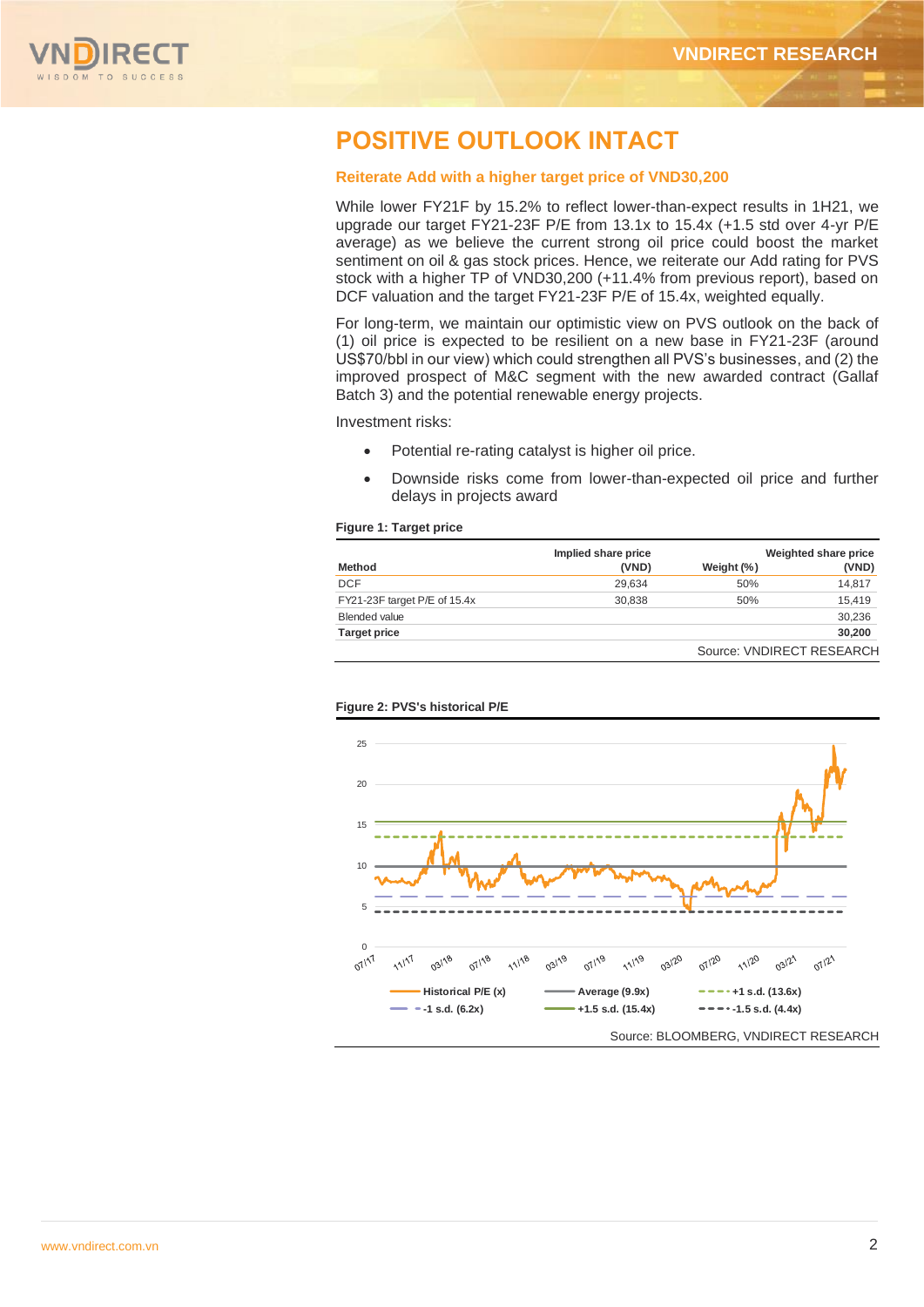### **Figure 3: DCF Valuation – Summary of free cash flow (FCF)**

| <b>VNDbn</b>                                 | <b>FY21F</b> | FY22F     | FY23F     | FY24F    | FY25F     | FY30F     | FY35F                     | <b>CAGR</b><br>20-35F |
|----------------------------------------------|--------------|-----------|-----------|----------|-----------|-----------|---------------------------|-----------------------|
| <b>Total revenue</b>                         | 15,871       | 21,777    | 24,790    | 26,029   | 27,201    | 32,019    | 35,280                    | 3.8%                  |
| % yoy                                        | $-21.4%$     | 37.2%     | 13.8%     | 5.0%     | 4.5%      | 2.7%      | 1.6%                      |                       |
| COGS & OPEX                                  | (15, 733)    | (21, 376) | (24, 371) | (25,590) | (26, 742) | (31, 479) | (34, 684)                 |                       |
| Unlevered profit / EBIT                      | 138          | 401       | 418       | 439      | 459       | 540       | 595                       |                       |
| Operating margin                             | 0.9%         | 1.8%      | 1.7%      | 1.7%     | 1.7%      | 1.7%      | 1.7%                      |                       |
| Effective tax rate                           | 21.0%        | 21.0%     | 21.0%     | 21.0%    | 21.0%     | 21.0%     | 21.0%                     |                       |
| EBIT* (1-Tax) or NOPAT                       | 109          | 317       | 330       | 347      | 363       | 427       | 470                       |                       |
| + Depreciation and amortisation              | 539          | 514       | 519       | 681      | 711       | 837       | 923                       |                       |
| % of revenue                                 | 3.4%         | 2.4%      | 2.1%      | 2.6%     | 2.6%      | 2.6%      | 2.6%                      |                       |
| - Capex                                      | (395)        | (542)     | (617)     | (647)    | (677)     | (796)     | (877)                     |                       |
| % of revenue                                 | $-2.5%$      | $-2.5%$   | $-2.5%$   | $-2.5%$  | $-2.5%$   | $-2.5%$   | $-2.5%$                   |                       |
| + Change in working capital                  | (56)         | (425)     | (290)     | (407)    | (425)     | (500)     | (551)                     |                       |
| % of revenue                                 | $-0.4%$      | $-2.0%$   | $-1.2%$   | $-1.6%$  | $-1.6%$   | $-1.6%$   | $-1.6%$                   |                       |
| Interest and other financial activities, net | 1.009        | 1,120     | 1.170     | 1.167    | 1,134     | 1,335     | 1,471                     |                       |
| % of revenue                                 | 6.4%         | 5.1%      | 4.7%      | 4.5%     | 4.2%      | 4.2%      | 4.2%                      |                       |
| Unlevered free cash flow (UFCF)              | 1,206        | 984       | 1,112     | 1,141    | 1,107     | 1,303     | 1,435                     | 15.6%                 |
|                                              |              |           |           |          |           |           | Source: VNDIRECT RESEARCH |                       |

### **Figure 4: Cost of equity Figure 5: WACC and Long-term growth rate**

| Cost of equity        |       |
|-----------------------|-------|
| <b>Risk Free Rate</b> | 3.0%  |
| <b>Beta</b>           | 1.3   |
| <b>Risk Premium</b>   | 11.0% |
| <b>Cost of Equity</b> | 17.3% |

| <b>VNDbn</b>                 |                           |
|------------------------------|---------------------------|
| <b>Equity Value</b>          | 10,037                    |
| Debt                         | 1,208                     |
| Cost of Debt                 | 7.0%                      |
| <b>Tax Rate</b>              | 21.0%                     |
| <b>WACC</b>                  | 16.0%                     |
| <b>Perpetual Growth Rate</b> | 1.0%                      |
|                              | Source: VNDIRECT RESEARCH |

Source: VNDIRECT RESEARCH

### **Figure 6: Sector comparison**

|                              | <b>Bloomberg</b> |           | Share<br>Price                            | Target<br>Price | Market<br>Cap | P/E(x)       |           | 3-yr EPS                                                 | P/BV(x)      |       | <b>ROE (%)</b> |              | <b>ROA</b> (%) |         |
|------------------------------|------------------|-----------|-------------------------------------------|-----------------|---------------|--------------|-----------|----------------------------------------------------------|--------------|-------|----------------|--------------|----------------|---------|
| Company                      | Ticker           |           | Recom. (local cur.) (local cur.) (US\$ m) |                 |               | <b>FY21F</b> |           | $FY22F CAGR$ $(\% )$                                     | <b>FY21F</b> | FY22F | <b>FY21F</b>   | <b>FY22F</b> | <b>FY21F</b>   | FY22F   |
| <b>PV Technical Services</b> | <b>PVS VN</b>    | ADD       | 26.100                                    | 30.200          | 550           | 16.1         | 12.2      | 19.7%                                                    | 1.0          | 1.0   | 6.3%           | 8.4%         | 3.1%           | 4.3%    |
| Malaysia Marine Eng          | MMHE MK          | <b>NR</b> | 0.40                                      | <b>NA</b>       | 151           | <b>NA</b>    | 28.6      |                                                          | 0.3          | 0.3   | $-5.7%$        | 2.0%         | $-4.1%$        | 1.2%    |
| <b>Yinson Holdings</b>       | YNS MK           | <b>NR</b> | 4.49                                      | <b>NA</b>       | 1.129         | 10.8         | 11.5      |                                                          | 1.6          | 1.5   | 15.5%          | 14.1%        | 5.6%           | 5.2%    |
| Sembcorp Marine              | SMM SP           | <b>NR</b> | 0.11                                      | <b>NA</b>       | 1.008         | <b>NA</b>    | <b>NA</b> |                                                          | 0.4          | 0.4   | $-9.4%$        | $-3.3%$      | $-5.3%$        | $-1.7%$ |
| Hyundai Engineering          | 000720 KS        | <b>NR</b> | 50.400                                    | <b>NA</b>       | 4.767         | 12.6         | 10.3      |                                                          | 0.8          | 0.8   | 6.7%           | 7.6%         | 3.3%           | 3.9%    |
| Keppel Corp                  | <b>KEPSP</b>     | <b>NR</b> | 5.31                                      | <b>NA</b>       | 7.116         | 14.2         | 11.7      |                                                          | 0.8          | 0.8   | 6.3%           | 7.3%         | 2.3%           | 2.7%    |
| Average (all)                |                  |           |                                           |                 |               | 13.5         | 14.8      |                                                          | 0.8          | 0.8   | 3.3%           | 6.0%         | 0.8%           | 2.6%    |
| Average (excluding PVS)      |                  |           |                                           |                 |               | 12.6         | 15.5      |                                                          | 0.8          | 0.8   | 2.7%           | 5.5%         | 0.4%           | 2.3%    |
|                              |                  |           |                                           |                 |               |              |           | Source: BLOOMBERG, VNDIRECT RESEARCH (DATA AS AT 16 AUG) |              |       |                |              |                |         |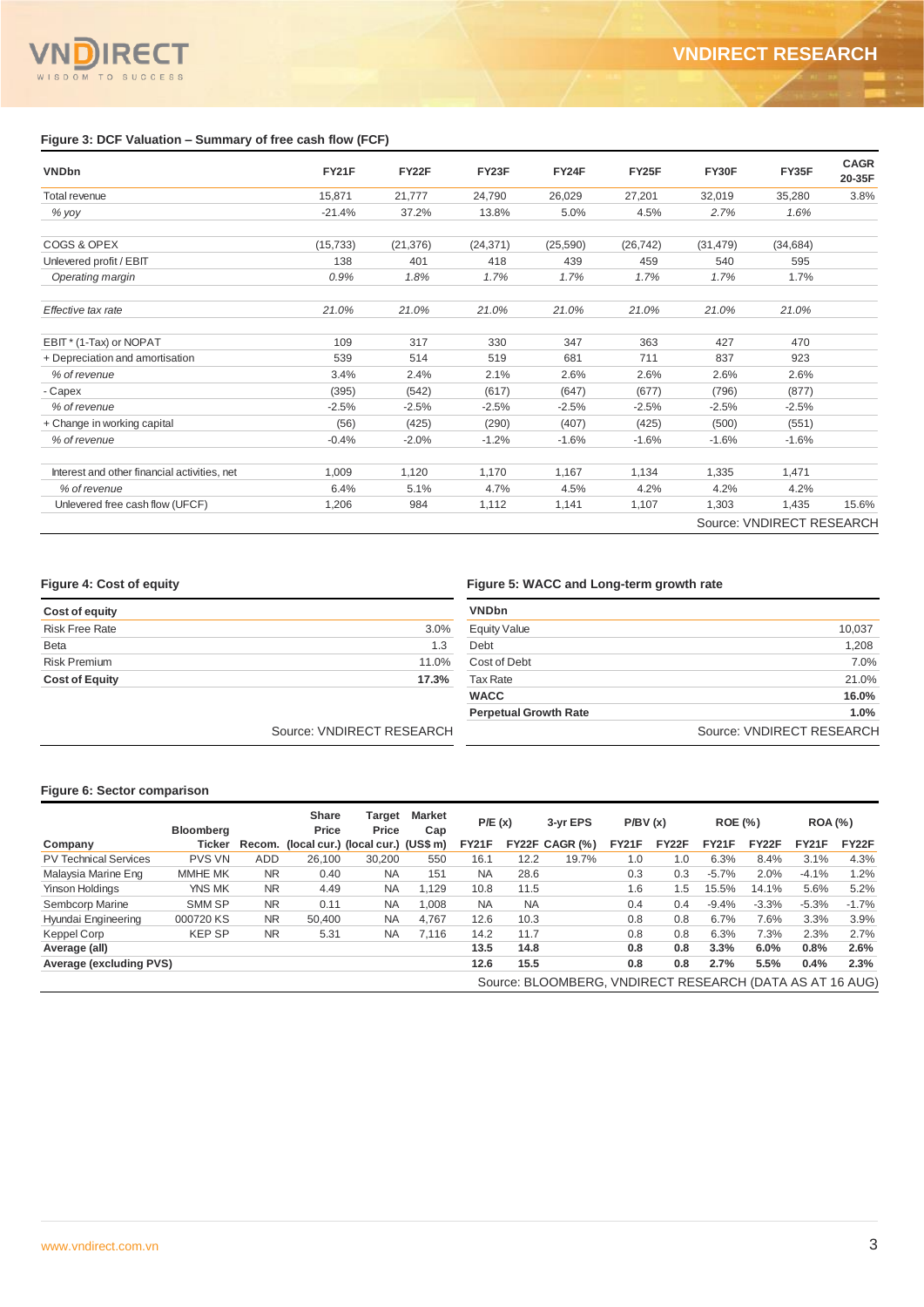

### **Weak 2Q21 result since the absence of provisioning reversal**

### **Figure 7: 2Q21 and 1H21 results overview**

| FYE Dec (VNDbn)                  | <b>2Q20</b> | <b>2Q21</b> | % yoy     | 1H20  | 1H21  | % yoy     | % vs.<br>FY21F<br><b>Comments</b><br>forecast                                                                                                                                                                                                                                                                                                    |
|----------------------------------|-------------|-------------|-----------|-------|-------|-----------|--------------------------------------------------------------------------------------------------------------------------------------------------------------------------------------------------------------------------------------------------------------------------------------------------------------------------------------------------|
| Net revenue                      | 5,518       | 3,063       | -44.5%    | 8,759 | 5,677 | $-35.2%$  | 2Q21 net revenue declined mainly due to the lower M&C and<br>O&M workload, which dropped 46.7% yoy and 71.4% yoy in<br>2Q21, respectively We expect higher M&C contribution in<br>33.2%<br>quarters ahead when PVS would recognises revenue from its<br>major projects, especially the new awarded project Qatar Gallaf<br>Batch 3               |
| Offshore support vessel          | 458         | 469         | 2.5%      | 979   | 827   | $-15.5%$  |                                                                                                                                                                                                                                                                                                                                                  |
| FSO/FPSO                         | 1,363       | 472         | $-65.4%$  | 1,912 | 930   | $-51.4%$  | 2Q21 FSO/FPSO significantly dropped as PVS booked one-off<br>revenue from Ca Rong Do project in 2Q20                                                                                                                                                                                                                                             |
| Seismic survey                   | 76          | 84          | 10.8%     | 152   | 143   | $-6.2%$   |                                                                                                                                                                                                                                                                                                                                                  |
| Port base                        | 412         | 455         | 10.6%     | 784   | 825   | 5.2%      |                                                                                                                                                                                                                                                                                                                                                  |
| Mechanics & construction (M&C)   | 2,756       | 1,470       | $-46.7%$  | 4,173 | 2,698 | $-35.4%$  |                                                                                                                                                                                                                                                                                                                                                  |
| Operation & maintenance (O&M)    | 299         | 85          | $-71.4%$  | 494   | 118   | $-76.1%$  |                                                                                                                                                                                                                                                                                                                                                  |
| Other services                   | 155         | 27          | $-82.6%$  | 264   | 136   | $-48.4%$  |                                                                                                                                                                                                                                                                                                                                                  |
| Gross profit                     | 245         | 261         | 6.3%      | 437   | 439   | 0.6%      | 41.6%                                                                                                                                                                                                                                                                                                                                            |
| Offshore support vessel          | 26          | 35          | 35.0%     | 56    | 64    | 15.2%     |                                                                                                                                                                                                                                                                                                                                                  |
| FSO/FPSO                         | 40          | 21          | $-47.3%$  | 63    | 57    | $-9.1%$   |                                                                                                                                                                                                                                                                                                                                                  |
| Seismic survey                   | 13          | 18          | 36.4%     | 8     | 8     | 5.9%      |                                                                                                                                                                                                                                                                                                                                                  |
| Port base                        | 49          | 78          | 58.2%     | 119   | 134   | 13.0%     |                                                                                                                                                                                                                                                                                                                                                  |
| Mechanics & construction (M&C)   | 64          | 74          | 16.8%     | 125   | 119   | $-5.0%$   |                                                                                                                                                                                                                                                                                                                                                  |
| Operation & maintenance (O&M)    | 39          | 25          | $-35.1%$  | 50    | 43    | $-13.1%$  |                                                                                                                                                                                                                                                                                                                                                  |
| Other services                   | 15          | 10          | $-34.6%$  | 17    | 13    | $-20.6%$  |                                                                                                                                                                                                                                                                                                                                                  |
| Gross profit margin              | 4.4%        | 8.5%        | 4.1% pts  | 5.0%  | 7.7%  | 2.8% pts  | Blended GPM ameliorated by 4.1% pts in 2Q21 as all segment<br>GPM improved on the oil price rally                                                                                                                                                                                                                                                |
| Selling expenses                 | (22)        | (27)        | 21.2%     | (47)  | (50)  | 5.3%      | 46.9%                                                                                                                                                                                                                                                                                                                                            |
| G&A expenses                     | (109)       | (238)       | 118.6%    | (233) | (429) | 84.3%     | G&A expenses significantly increased by 118.6% yoy in 2Q21<br>as: (1) PVS classified employee costs of indirect departments<br>into G&A expenses, leading to a 60% increase in staff<br>69.0%<br>expenses in 2Q21 and (2) the company booked a provision<br>expense of VND10bn for bad debt in 2Q21 compared to a<br>reversal of VND25bn in 2Q20 |
| Operating profit                 | 114         | (5)         | $-104.3%$ | 157   | (39)  | $-125.2%$ |                                                                                                                                                                                                                                                                                                                                                  |
| Net financial income (expenses)  | 33          | 50          | 54.9%     | 109   | 107   | $-1.6%$   | 40.0%                                                                                                                                                                                                                                                                                                                                            |
| Financial income                 | 72          | 64          | $-10.4%$  | 182   | 140   | $-23.2%$  |                                                                                                                                                                                                                                                                                                                                                  |
| <b>Financial expenses</b>        | (39)        | (14)        | $-64.5%$  | (74)  | (33)  | $-55.1%$  |                                                                                                                                                                                                                                                                                                                                                  |
| Gain/loss from investment in JVs | 129         | 151         | 17.3%     | 161   | 308   | 91.5%     | The affiliate income was still the stellar spot in 2Q21, recording<br>a 17.3% yoy growth. Overall, the affiliate income surged 91.5%<br>52.4%<br>yoy in 1H21 to VND308bn, equivalent to 100% of PVS's net<br>profit in 1H21                                                                                                                      |
| Net other income                 | 154         | 10          | $-93.4%$  | 180   | 53    | $-70.8%$  | Net other income slumped 93.4% yoy in 2Q21 as the company<br>did not recognise the guaranteed provision reversal for old<br>projects like 2Q20 (VND180bn)                                                                                                                                                                                        |
| Pre-tax profit                   | 429         | 207         | $-51.8%$  | 606   | 428   | $-29.4%$  | 31.6%                                                                                                                                                                                                                                                                                                                                            |
| Profit after tax                 | 292         | 183         | $-37.1%$  | 412   | 347   | $-15.9%$  |                                                                                                                                                                                                                                                                                                                                                  |
| Minority interest                | 25          | 20          | $-21.6%$  | 35    | 39    | 11.7%     |                                                                                                                                                                                                                                                                                                                                                  |
| Net profit                       | 266         | 164         | $-38.6%$  | 378   | 308   | $-18.4%$  | 33.8% Lower than our expectation                                                                                                                                                                                                                                                                                                                 |
|                                  |             |             |           |       |       |           | Source: VNDIRECT RESEARCH, COMPANY REPORTS                                                                                                                                                                                                                                                                                                       |

For 1H21, PVS's net revenue and NP decreased to VND5,677bn (-35.2% yoy) and VND308bn (-18.4% yoy), respectively. In 1H21, the affiliate income was the main contributor with a 91.5% yoy growth to VND308bn (equivalent to ~100% of 1H21 net profit), partially offsetting to higher G&A expenses (+84.3% yoy) and lower net other income (-70.8% yoy) in 1H21. The bottom line was lower than expectations at 33.8% of our full-year forecast.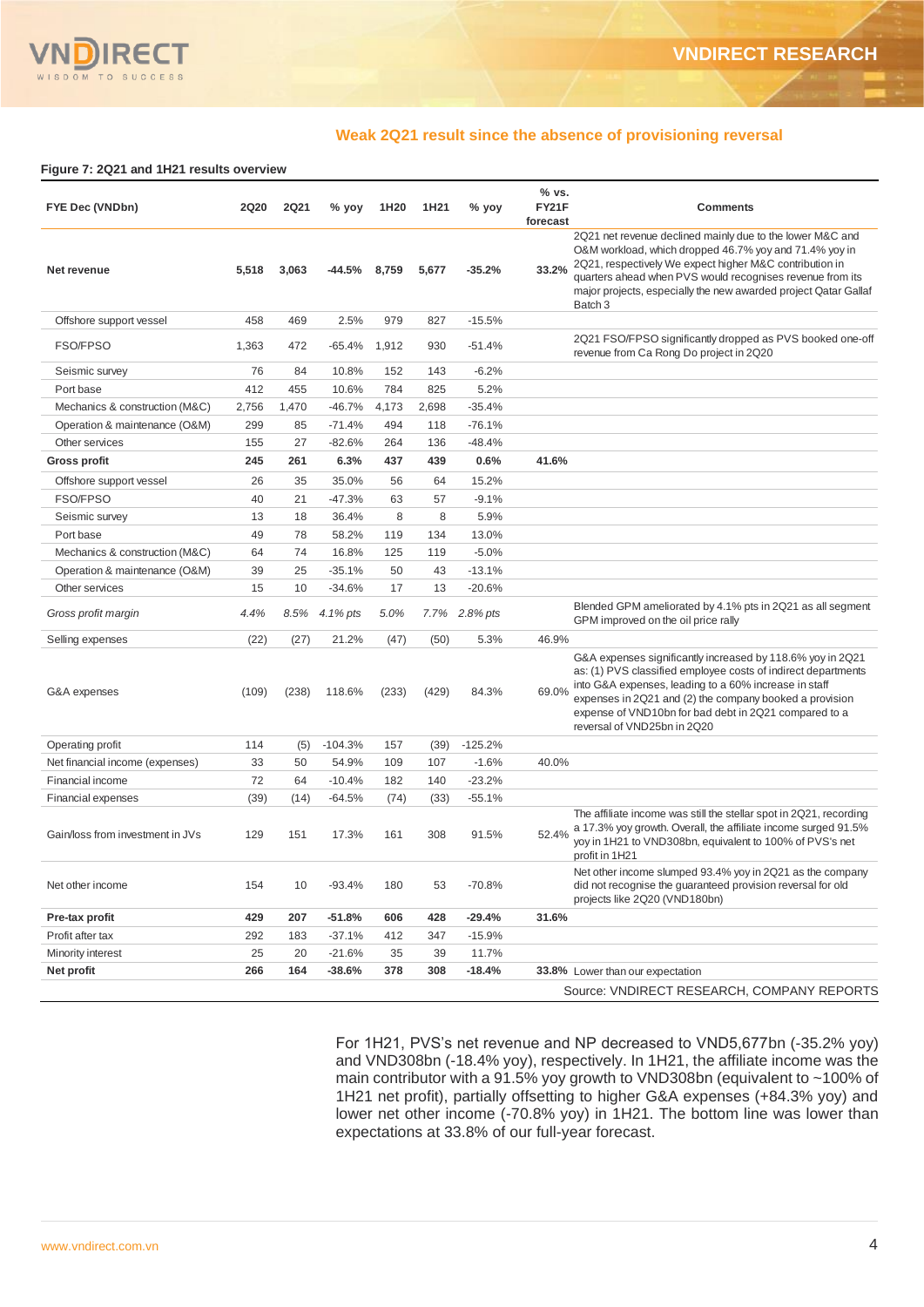

### **VNDIRECT RESEARCH**





### **FY21-23F outlook: positive M&C prospect thanks to the newly awarded contract and the potential renewable energy projects**

### **The newly signed contract to create more jobs for M&C activities**

We also see the positive signals in M&C segment when PVS has announced it had been awarded a contract to deliver two wellhead platforms for the Gallaf Batch 3 project (package 5) with an est. value of US\$360m on 29 July. This oil production project belongs to the Qatar's largest offshore oil field - Al-Shaheen field. Under the contract, PVS would carry out the design, procurement, manufacturing, pre-commissioning, launching, transportation, and installation, test connection, and offshore completion with a total volume of about 19,000 tons for two wellhead platforms. The project should provide more jobs for the company until end-2023.

For Block B – O Mon project, there are some signals that the Prime Minister would make a final decision about O Mon III power plant project in 4Q21F, meaning that the related upstream and midstream projects could also have a final investment decision (FID) in 2022F, setting the stage for Block B multiprojects to kick off.

Overall, we forecast M&C revenue to decline 25.5% yoy in FY21, before accelerating in FY22-23F with the segment revenue CAGR of 40% thanks to the contribution from major confirmed/potential projects like Gallaf Batch 3, Block B – O Mon pipeline and Nam Du U Minh.

### **Tapping into renewable energy projects**

In May 2021, PTSC G&S (a subsidiary of PVS) has signed a contract to supply, install and operate a floating LiDAR at the site of the Thang Long Wind project (a capacity of 3.4GW) offshore Vietnam. The company would collect detailed wind resource, meteorological, and oceanographic data across the project site over the next 12 months. Moreover, a consortium led by Vietsovpetro, PTSC G&S and Fugro have also been awarded an offshore geotechnical contract for La Gan wind farm (a capacity of 3.5GW) in July.

In AGM 2021, the management revealed that PVS aimed to diversify M&C activities in coming times. Hence, we expect that these seismic contracts could be the premise for PVS to participate further in other stages of these major projects, especially EPC contractors. In early-2021, La Gan project investor also signed Memoranda of Understanding (MoUs) covering foundation supply and harbour services with four local contractors, including PVS. The wind farm with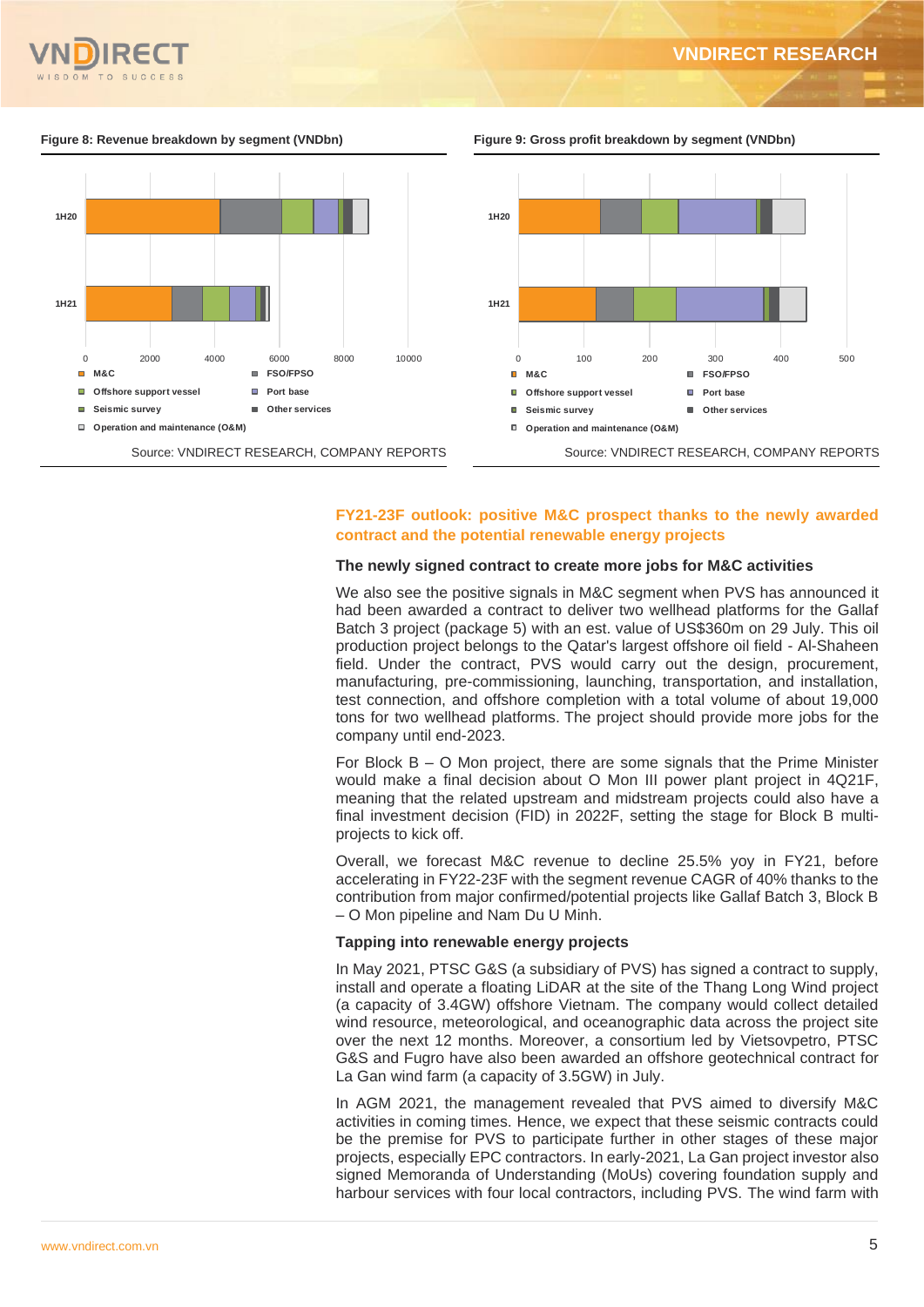

an est. capex of US\$10bn is planned to be built in two phases until 2030. We highlight that green energy transition is a global trend and it would open the new opportunities for PVS's M&C business in coming times.

Overall, there are some supermajor projects, such as Block B field (an est. capex of US\$6.7bn), Blue Whale (US\$4.6bn) and La Gan wind farm (US\$10bn) that we have not taken into our model due to the lack of detail information. In case of approval, these projects would provide a huge backlog for PVS until 2030, becoming the strong re-rating catalysts for PVS stock.

### **Figure 10: PVS's key projects in M&C segment**

| No. Project                                                 | value(US\$m) | Est. contract Est. revenue Est. backlog Expected | in 2021 by end-2021 project span | <b>Status</b>                                                                                                                                                                                                                                                                                                                                  |
|-------------------------------------------------------------|--------------|--------------------------------------------------|----------------------------------|------------------------------------------------------------------------------------------------------------------------------------------------------------------------------------------------------------------------------------------------------------------------------------------------------------------------------------------------|
| Incorporated in our model                                   |              |                                                  |                                  |                                                                                                                                                                                                                                                                                                                                                |
| 1 Gallaf Qatar                                              | 320          | 96                                               | $-2019 - 2021F$                  | PVS has completed construction, expecting finish the contract in 2021.                                                                                                                                                                                                                                                                         |
| Sao Vang Dai Nguyet<br>(SVDN)                               | 600          | 60                                               | 60 2018 - 2022F                  | Sao Vang first gas in Nov 2020, Dai Nguyet first gas expected in<br>3Q22F. Dai Nguyet WHP is being constructed with the project progress<br>at 85.66% by end-2Q21.                                                                                                                                                                             |
| SVDN intrafield and pipeline<br>connecting to Nam Con Son 2 | 96           | 10                                               | 3Q19 - 2021F                     | Gas-in in Nov 2020.                                                                                                                                                                                                                                                                                                                            |
| 4 LNG Thi Vai terminal                                      | 78           | 16                                               | 31 3Q19 - 3Q22F                  | Project started in Oct 2019. PVS has a 39% stake in the project. Until<br>1Q21, the progress reached 66.47% by end-2Q21, expecting to<br>complete in 3Q22                                                                                                                                                                                      |
| 5 Song Hau thermal plant                                    | 250          | 25                                               | 2016 - 2021F                     | Completed 95% of workload in 1Q21. Expected commercial operation<br>of first turbine in 2Q21F, second turbine in 3Q21F.                                                                                                                                                                                                                        |
| Long Son petrochemicals<br>6<br>complex                     | 81           | 27                                               | 53 2Q20 - 2Q22F                  | PVS is the sub-contractor for package A1 relating to the construction of<br>olefin plants with the project progress at 51.27% by end-2Q21. We<br>believe the majority of the workload would fall in 2022F.                                                                                                                                     |
| 7 Gallaf Batch 3                                            | 360          | 72                                               | 288 2Q21 - 4Q23F                 | PVS is responsible for an EPC contractor of Gallaf Batch 3 project<br>(package 5) with a total volume of about 19,000 tons for 2 wellhead<br>platforms. The project would ensure jobs in the company until end-2023.                                                                                                                           |
| *8 White Lion Phase 2                                       | 250          | 25                                               | 225 2021 - 2024F                 | Phase 2A first gas in July 2021. Feasibility study (FS) for 2B expected<br>to be approved in 2021F. First gas for phase 2B expected from 2024F.                                                                                                                                                                                                |
| *9 Nam Du - U Minh                                          | 150          |                                                  | 150 2021 - 2023F                 | Jadestone is negotiating a revised gas sales profile and development<br>with the Vietnamese government. The company is also preparing to re-<br>issue a tender for the related FPSO vessel. First gas is expected by late-<br>2022 or 2023.                                                                                                    |
| *10 GPP Dinh Co 2                                           | 250          |                                                  | 250 2022 - 2023F                 | We expect commercial operation for this GPP by early 2023F to<br>process the additional gas from Sao Vang and Dai Nguyet fields.                                                                                                                                                                                                               |
| *11 Block B - O Mon pipeline                                | 1,000        |                                                  | 1,000 2022 - 2024F               | EPCI tenders were opened in Feb 2020 and extended several times.<br>Latestly, EPCI bidding packages will expire in bid validity (4th extension)<br>in October 2021. First gas expected in Sep 2024 at the earliest.                                                                                                                            |
| Unincorporated in our<br>model                              |              |                                                  |                                  |                                                                                                                                                                                                                                                                                                                                                |
| 1 Block B - O Mon field                                     | 6,700        |                                                  | 2022 - 2025F                     | FEED contract completed. Tender packages would be opened in line<br>with the progress of downstream gas-fired power plant projects.                                                                                                                                                                                                            |
| 2 Blue Whale                                                | 4,600        |                                                  | 2022 - 2025F                     | FEED contract awarded to Saipem in Feb 2019. In Jul 2020, PVN and<br>EVN said they were working with ExxonMobil to finalise gas sale and<br>eletricity agreements.                                                                                                                                                                             |
| 3 Lac Da Vang                                               | <b>NA</b>    |                                                  | 2021 - 2023F                     | ODP was approved in Sep 2019. Field development plan submitted in<br>3Q20 and well campaign targeted for 2022F. Murphy is also carrying out<br>exploration work at adjacent fields (Lac Da Trang, Lac Da Nau, etc) and<br>Block 15-2/17.                                                                                                       |
| 4 Nhon Trach 3&4 power plants                               | 1,400        |                                                  | 2021 - 2024F                     | Construction site is being cleared. GSA and PPA under negotiation.<br>EPC contract is expected to be bidded in Aug 2021, and PVS will<br>participate a bid as a sub-contractor in joint venture with Korean general<br>constructor.                                                                                                            |
| 5 LNG Thi Vai 2                                             | 212          |                                                  | 2022 - 2024F                     | FS is under appraisal stage for capacity expansion to 3mmtpa.                                                                                                                                                                                                                                                                                  |
| 6 La Gan wind farm (3.5 GW)                                 | 10,000       |                                                  | 2021 - 2030F                     | The wind farm is planned to be built in two phases, with the first 500 MW<br>to 600 MW phase to be up and running until 2024, and the remaining<br>3,000 MW being added between 2026 and 2030. In Feb 2021, La Gan<br>project investor signed MoUs covering foundation supply and harbour<br>services with 4 local contractors, including PVS. |
|                                                             |              |                                                  |                                  | *Unconfirmed Projects<br>Source: VNDIRECT RESEARCH                                                                                                                                                                                                                                                                                             |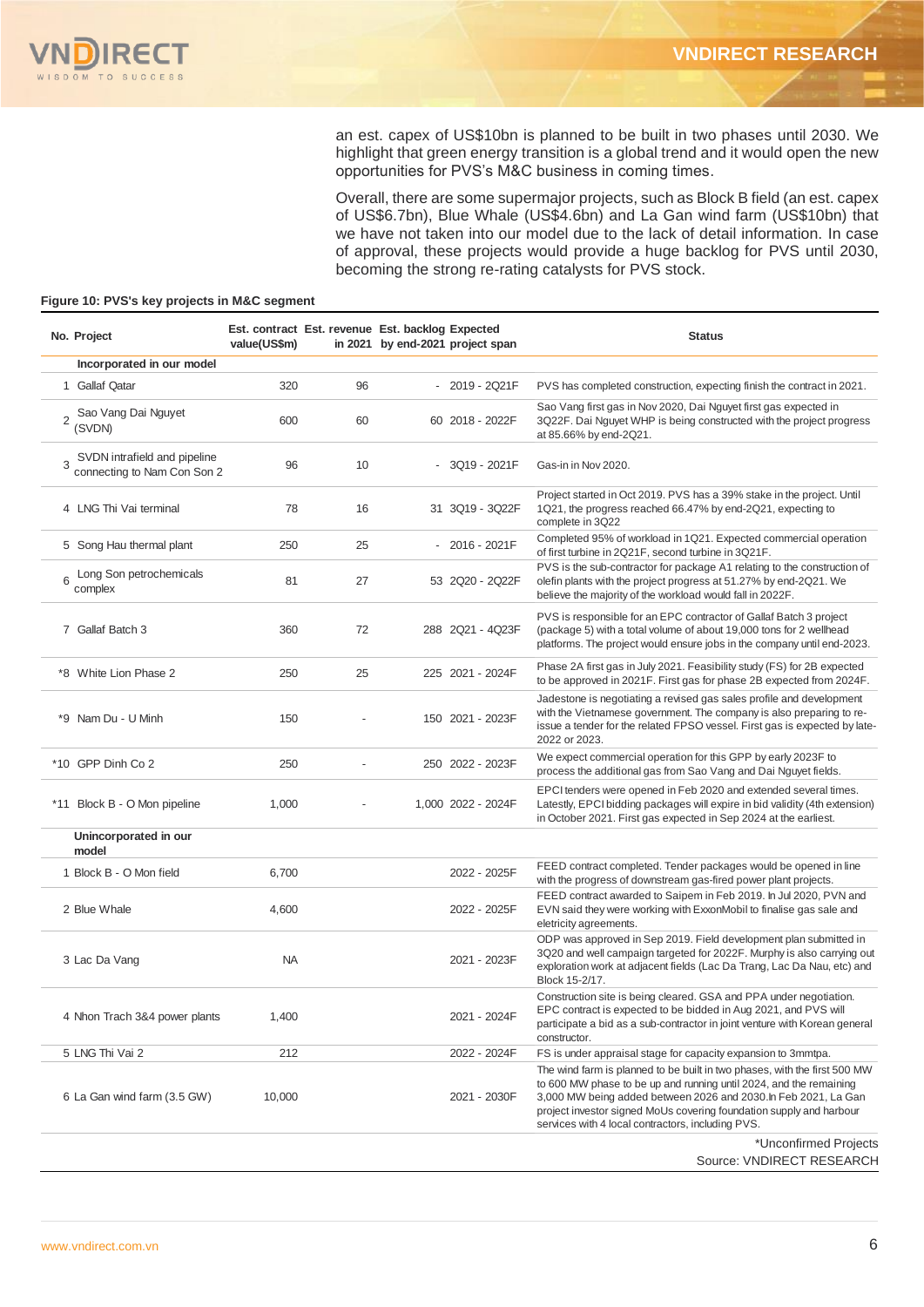

# **We lower FY21F EPS by 15.2% but raise FY22-23F EPS by 2.8%/4.0%**

### **Figure 11: Forecast revision**

|                                            |        | 2021F      |                 |        | 2022F      |                 |        | 2023F      |                 | <b>Comments</b>                                                                                                                                                                                                                                                                                                           |
|--------------------------------------------|--------|------------|-----------------|--------|------------|-----------------|--------|------------|-----------------|---------------------------------------------------------------------------------------------------------------------------------------------------------------------------------------------------------------------------------------------------------------------------------------------------------------------------|
| <b>VNDbn</b>                               | Old    | <b>New</b> | $%$ $\triangle$ | Old    | <b>New</b> | $%$ $\triangle$ | Old    | <b>New</b> | $%$ $\triangle$ |                                                                                                                                                                                                                                                                                                                           |
| Net revenue                                | 17,093 | 15,871     | -7.1%           | 19,248 | 21,777     | 13.1%           | 21,717 | 24,790     |                 | While incorporated the new contract Qatar Gallaf<br>Batch 3, we defer revenue recognition in some<br>projects that are likely to be delayed in 2021F.<br>14.1% Besides, we also reduce FY21F O&M revenue by<br>25% to reflect lower-than-expected workload in<br>1H21 as the major projects have passed the peak<br>stage |
| Gross profit                               | 1,055  | 967        | $-8.4%$         | 1,194  | 1,288      | 7.9%            | 1,284  | 1,427      | 11.1%           |                                                                                                                                                                                                                                                                                                                           |
| Selling expenses                           | (106)  | (98)       | $-7.1%$         | (113)  | (120)      | 5.8%            | (128)  | (136)      | 6.8%            |                                                                                                                                                                                                                                                                                                                           |
| G&A expenses                               | (622)  | (730)      | 17.3%           | (693)  | (767)      | 10.6%           | (782)  | (873)      | 11.6%           | We raise FY21F G&A expenses to reflect higher-<br>than-expected G&A expenses in 1H21                                                                                                                                                                                                                                      |
| Operating profit                           | 327    | 138        | $-57.7%$        | 388    | 401        | 3.5%            | 375    | 418        | 11.6%           |                                                                                                                                                                                                                                                                                                                           |
| Net financial income (expenses)            | 267    | 263        | $-1.7%$         | 268    | 270        | 0.8%            | 245    | 247        | 0.9%            |                                                                                                                                                                                                                                                                                                                           |
| Gain/loss from investment in<br>associates | 587    | 587        | 0.0%            | 632    | 632        | 0.0%            | 799    | 799        | 0.0%            |                                                                                                                                                                                                                                                                                                                           |
| Pre-tax profit                             | 1,352  | 1,147      | $-15.2%$        | 1,480  | 1,521      | 2.8%            | 1,527  | 1,588      | 4.0%            |                                                                                                                                                                                                                                                                                                                           |
| Net profit                                 | 912    | 774        | $-15.2%$        | 999    | 1,026      | 2.8%            | 1,030  | 1,071      | 4.0%            |                                                                                                                                                                                                                                                                                                                           |
| EPS (VND)                                  | 1,908  | 1,619      | $-15.2%$        | 2,089  | 2,147      | 2.8%            | 2,156  | 2,242      | 4.0%            |                                                                                                                                                                                                                                                                                                                           |

Source: VNDIRECT RESEARCH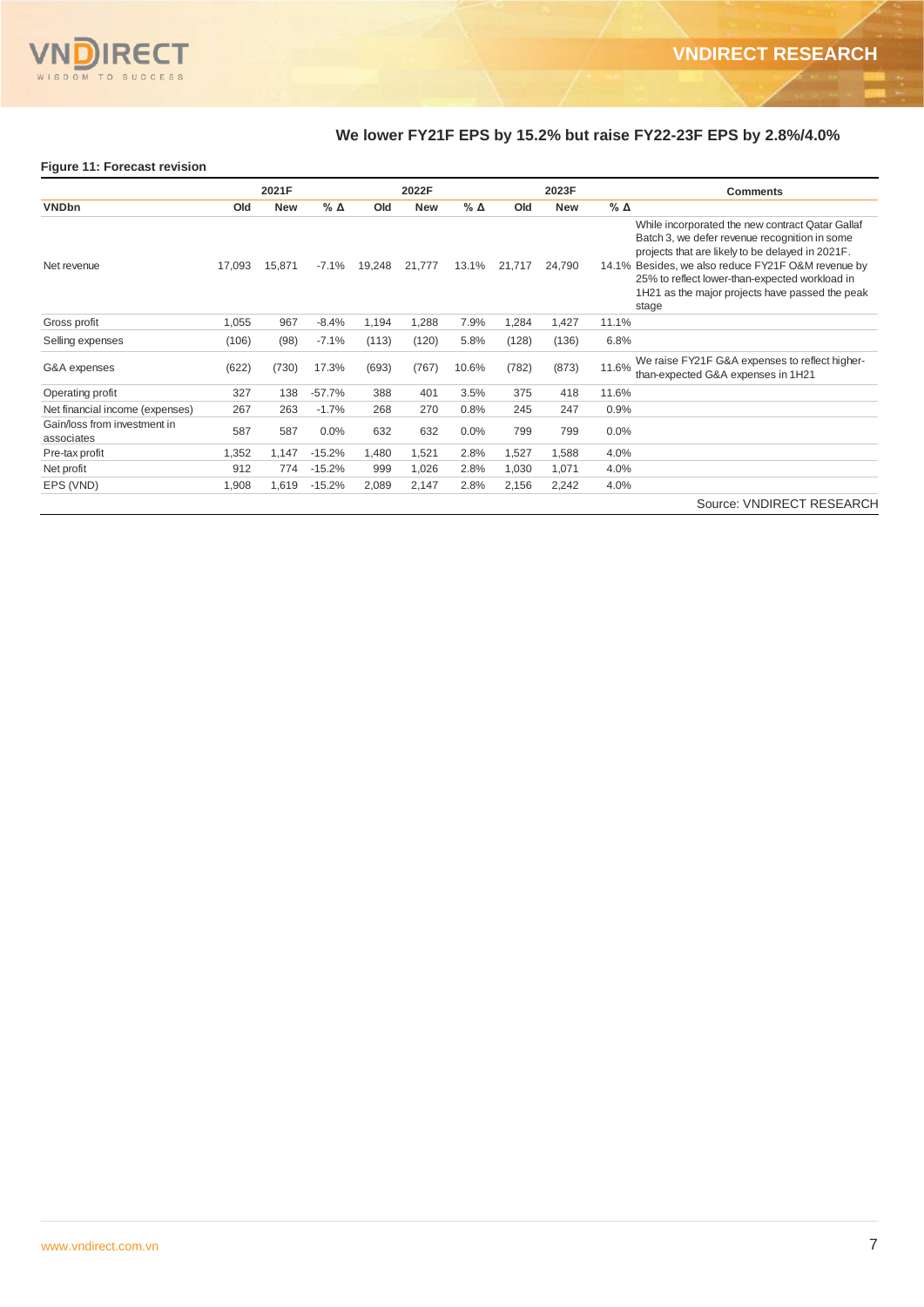# SDOM TO SUCCESS

# **VNDIRECT RESEARCH**

### **Valuation**



### **Income statement**

| (VNDbn)                       | 12-20A    | 12-21E   | 12-22E    |
|-------------------------------|-----------|----------|-----------|
| Net revenue                   | 20,180    | 15,638   | 20,710    |
| Cost of sales                 | (19, 402) | (14,680) | (19, 466) |
| Gen & admin expenses          | (798)     | (719)    | (735)     |
| Selling expenses              | (119)     | (97)     | (122)     |
| <b>Operating profit</b>       | (138)     | 141      | 388       |
| <b>Operating EBITDA</b>       | 401       | 680      | 901       |
| Depreciation and amortisation | (539)     | (539)    | (513)     |
| <b>Operating EBIT</b>         | (138)     | 141      | 388       |
| Interest income               | 400       | 368      | 355       |
| Financial expense             | (143)     | (105)    | (90)      |
| Net other income              | 715       | 156      | 207       |
| Income from associates & JVs  | 191       | 587      | 632       |
| Pre-tax profit                | 1,025     | 1,148    | 1,493     |
| Tax expense                   | (315)     | (292)    | (380)     |
| Minority interest             | (86)      | (81)     | (106)     |
| Net profit                    | 624       | 775      | 1,007     |
| Adj. net profit to ordinary   | 624       | 775      | 1,007     |
| Ordinary dividends            | (526)     | (335)    | (335)     |
| <b>Retained earnings</b>      | 98        | 440      | 672       |

### **Balance sheet**

| (VNDbn)                               | 12-20A | 12-21E | 12-22E |
|---------------------------------------|--------|--------|--------|
| Cash and equivalents                  | 5,212  | 4,903  | 4,611  |
| Short term investments                | 3,311  | 3,311  | 3,311  |
| Accounts receivables                  | 5,662  | 4,241  | 5,451  |
| Inventories                           | 2,111  | 942    | 1,498  |
| Other current assets                  | 306    | 237    | 315    |
| <b>Total current assets</b>           | 16,603 | 13,634 | 15,185 |
| <b>Fixed assets</b>                   | 3,135  | 2.985  | 2.988  |
| Total investments                     | 5,114  | 5,008  | 5,023  |
| Other long-term assets                | 1,426  | 1.374  | 1,323  |
| <b>Total assets</b>                   | 26,279 | 23,001 | 24,519 |
| Short-term debt                       | 735    | 497    | 424    |
| Accounts payable                      | 6,178  | 3,556  | 4,975  |
| Other current liabilities             | 2,890  | 2,240  | 2,966  |
| <b>Total current liabilities</b>      | 9,803  | 6,293  | 8,365  |
| Total long-term debt                  | 474    | 448    | 468    |
| Other liabilities                     | 3,119  | 3,119  | 3,119  |
| Share capital                         | 4,780  | 4.780  | 4,780  |
| Retained earnings reserve             | 3,971  | 4,656  | 4,167  |
| Shareholders' equity                  | 12,146 | 12,485 | 12,015 |
| Minority interest                     | 739    | 657    | 552    |
| <b>Total liabilities &amp; equity</b> | 26,279 | 23,001 | 24,519 |



### **Cash flow statement**

| (VNDbn)                                     | 12-20A   | 12-21E   | 12-22E |
|---------------------------------------------|----------|----------|--------|
| Pretax profit                               | 1,025    | 1,148    | 1,493  |
| Depreciation & amortisation                 | 539      | 539      | 513    |
| Tax paid                                    | (221)    | (131)    | (170)  |
| Other adjustments                           | (1,068)  | (951)    | (983)  |
| Change in working capital                   | (940)    | (31)     | (347)  |
| Cash flow from operations                   | (666)    | 573      | 506    |
| Capex                                       | (502)    | (389)    | (515)  |
| Proceeds from assets sales                  | 8        | 8        | 8      |
| <b>Others</b>                               | 96       | 96       | 96     |
| Other non-current assets changes            |          |          |        |
| Cash flow from investing activities         | (398)    | (285)    | (411)  |
| New share issuance                          | $\Omega$ | $\Omega$ | 0      |
| Shares buyback                              |          |          |        |
| Net borrowings                              | (147)    | (263)    | (53)   |
| Other financing cash flow                   |          |          |        |
| Dividends paid                              | (526)    | (335)    | (335)  |
| Cash flow from financing activities         | (673)    | (598)    | (387)  |
| Cash and equivalents at beginning of period | 6,949    | 5,212    | 4,903  |
| <b>Total cash generated</b>                 | (1,737)  | (309)    | (292)  |
| Cash and equivalents at the end of period   | 5,212    | 4,903    | 4,611  |

### **Key ratios**

|                         | 12-20A      | 12-21E  | 12-22E |
|-------------------------|-------------|---------|--------|
| Dupont                  |             |         |        |
| Net profit margin       | 3.1%        | 5.0%    | 4.9%   |
| Asset turnover          | 0.77        | 0.63    | 0.87   |
| <b>ROAA</b>             | 2.4%        | 3.1%    | 4.2%   |
| Avg assets/avg equity   | 2.15        | 2.00    | 1.94   |
| <b>ROAE</b>             | 5.1%        | 6.3%    | 8.2%   |
| <b>Efficiency</b>       |             |         |        |
| Days account receivable | 102.7       | 99.0    | 96.1   |
| Days inventory          | 39.8        | 23.4    | 28.1   |
| Days creditor           | 116.5       | 88.4    | 93.3   |
| Fixed asset turnover    | 6.37        | 5.11    | 6.93   |
| <b>ROIC</b>             | 4.4%        | 5.5%    | 7.5%   |
| Liquidity               |             |         |        |
| Current ratio           | 1.7         | 2.2     | 1.8    |
| Quick ratio             | 1.5         | 2.0     | 1.6    |
| Cash ratio              | 0.9         | 1.3     | 0.9    |
| Cash cycle              | 26.0        | 34.0    | 30.9   |
| Growth rate (yoy)       |             |         |        |
| Revenue growth          | 20.2%       | (22.5%) | 32.4%  |
| Operating profit growth | $(136.8\%)$ |         | 174.8% |
| Net profit growth       | $(39.6\%)$  | 24.1%   | 30.0%  |
| EPS growth              | $(39.6\%)$  | 24.1%   | 30.0%  |

*Source: VND RESEARCH*